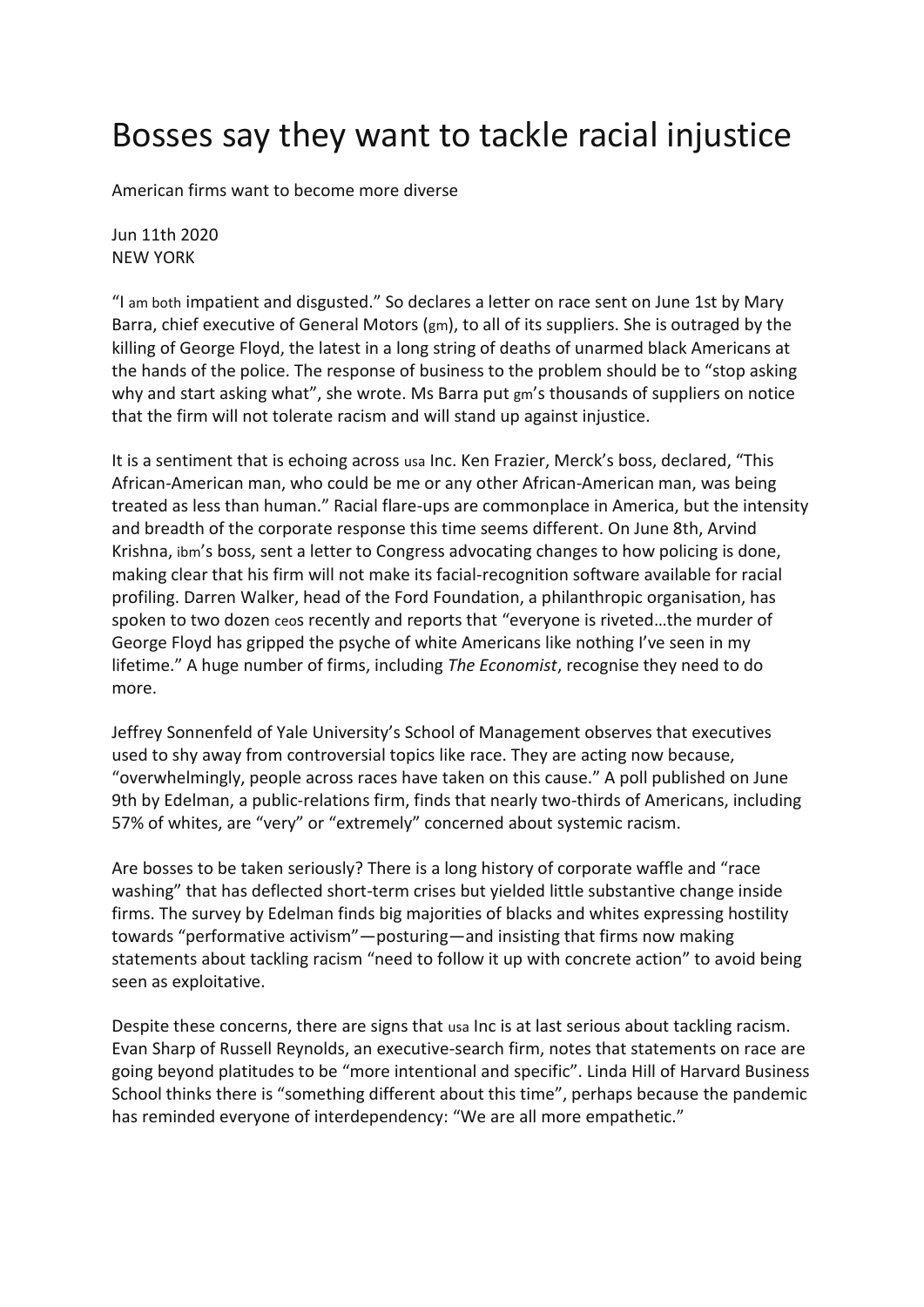Good intentions of bosses aside, untangling the problem of race and corporate America requires addressing four questions. First, what is the evidence that blacks are disadvantaged in the workplace? Second, how much is business to blame rather than society as a whole? Third, do any such disadvantages impact how businesses perform? And finally, what if anything can business do to improve matters?

Finding definitive numbers on the ethnic make-up of individual firms is impossible because companies hide such data for fear of public shaming or racial-discrimination lawsuits. The federal government requires firms to reveal this data to bureaucrats but it is not made public. No firm is required to reveal pay inequities by race. Only a handful of technology firms, including Intel, voluntarily make data on pay and ethnicity open for scrutiny.

### In black and white **United States**

Share of adults who are black 2019 or latest %

| Population 13.4*            |
|-----------------------------|
| College-degree holders 10.0 |
| Fortune 500 board seats 8.6 |
| Professionals 8.0           |
| Senior managers 3.2         |
| Fortune 500 CEOs 0.8        |

### Diversity and inclusion

Professionals<sup>t</sup>, by race, 2019, % agreeing White women are primary beneficiaries of diversity and inclusion efforts Black 29

White 13

Company has effective diversity and inclusion efforts Black 13

White 41

Likelihood of companies in top diversity quartile outperforming their industry for profitability compared with bottom quartile, by year, %



#### Black professionals who say they have experienced prejudice at work, by region, 2019, %



The Economist

Even so, the picture painted by public data is grim (see chart). Black people make up over 13% of America's population. However, only four current Fortune 500 ceos are black (and none are female), and there have been only 17 in the past two decades. Less than 3% of senior corporate jobs and under 8% of all white-collar jobs are held by African-Americans. They comprise just 3% of Silicon Valley's workforce. Black unemployment is persistently twice that of whites. And the black-white wage disparity, which extends from blue-collar workers to those holding advanced degrees, has grown over the past 20 years.

On the second question, the usual corporate position has been that racial inequity is a problem for society to solve. After all, it is the legacy of slavery and Jim Crow laws that impoverished generations of black Americans. On this view, only government can take on poverty, lousy schools and a flawed justice system. But even that argument does not excuse discrimination at America's most respected firms. In 2000 Coca Cola was forced by a class-action lawsuit to remedy racist corporate practices. In 2018 Starbucks shut all its coffee shops in America to train workers on racial sensitivity after a national scandal arising from the ejection of black patrons from an outlet in Philadelphia. Texaco, an oil giant now part of Chevron, paid \$176m to settle a racial-discrimination suit in 1996. Angela Vallot, brought in then as Texaco's chief diversity officer, believes there has been "an awful lot of denial" about racism at work.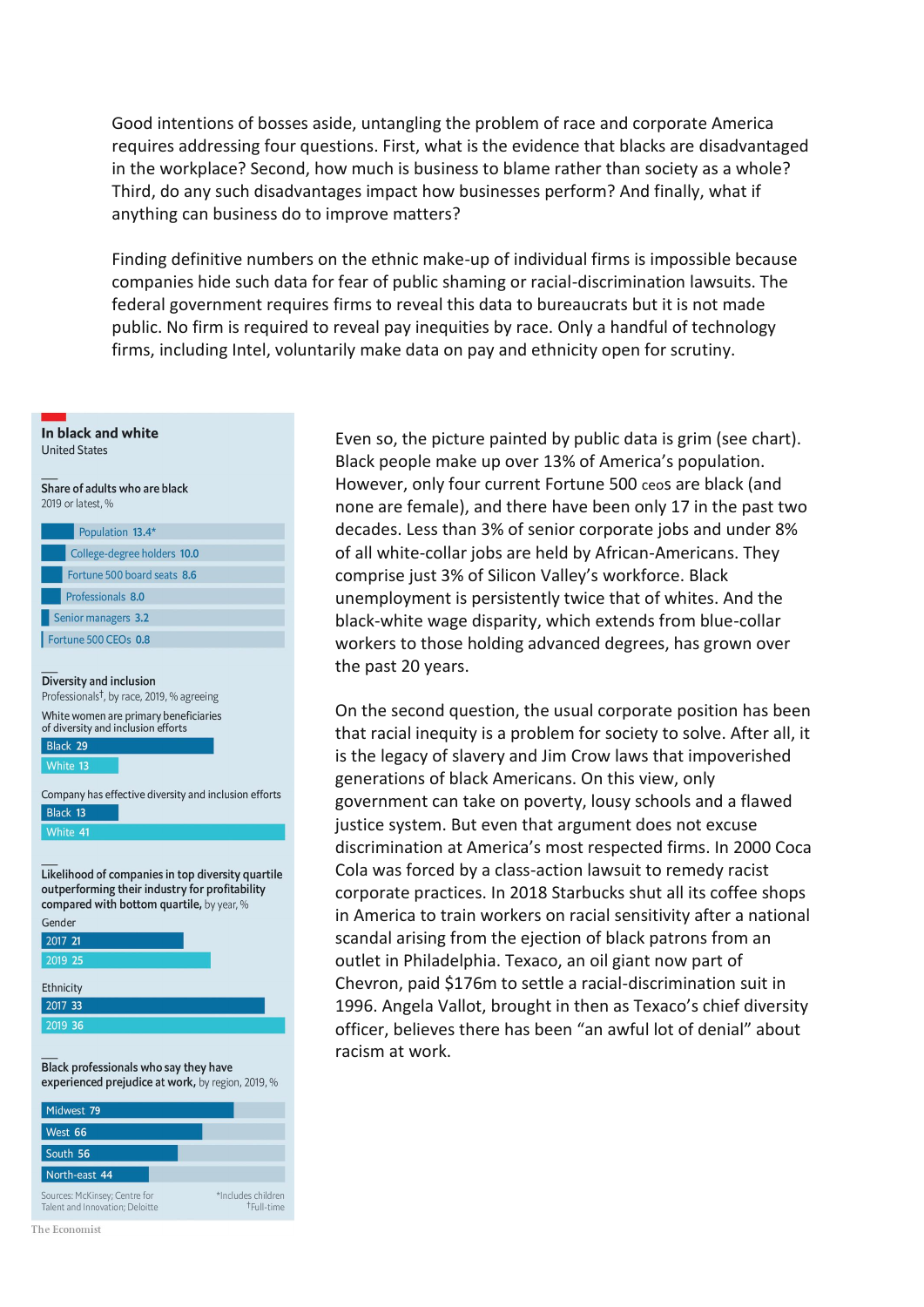# **Black livelihoods matter**

More troubling is evidence that some firms tolerate racism or punish those pushing for more diversity. Research published in the Harvard Business Review pointed to evidence that women and minorities are being penalised for promoting diversity within firms. There is also evidence that the few ceos from racial minorities are disproportionately and unfairly blamed for poor performance of their firms.

A related argument offered by some for corporate inaction maintains that if there is a race problem facing American business, market forces should be able to solve it. Simon Freakley, chief executive of AlixPartners, a consultancy, rejects this argument: "It's utterly unrealistic for anybody to bifurcate a societal problem…it's also a business issue because business exists in society, with employers, customers, suppliers and stakeholders." Mr Walker thinks such views are "naive and in denial about the hold of racism on our culture, including our business culture."

Because black and white people in America typically attend different churches, live in different neighbourhoods and attend different schools, business is the main place where races mix, notes Raël Nelson James of Bridgespan, a consultancy. She points to research suggesting that three-quarters of whites have no black people in their social circle. Mr Sharp says that mixing at work "allows the opportunity to have difficult conversations on topics like race." As 3m, a multinational with headquarters near where Mr Floyd was killed in Minneapolis, acknowledges, "businesses have a responsibility to help lead."

The case for action becomes stronger when considering the third question about racism's business impact. Sundiatu Dixon-Fyle and colleagues at McKinsey, a consultancy, have analysed racial and gender diversity at firms in 15 countries from 2014 to 2020. Across three separate reports, they find that the top quartile of firms measured on employee diversity outperform the bottom quartile on metrics such as operating profit margins. Ms Dixon-Fyle explains that the returns to diversity are stronger on race than on gender, and appear to be increasing over time.

It is hard to disentangle causation from correlation because of inadequate disclosure by firms, cautions Stephanie Creary of the Wharton School. Even so, diversity brings benefits. Ms Hill points to many studies suggesting that diverse teams are better at innovation, noting, "You don't get innovation without diversity and conflict, and that means leaders need to build a capability for creative abrasion."

## **In bad company**

Failing to act against racism inside the corporation can also harm companies in several ways. A recent paper in the *American Economic Journal* scrutinised ethnic prejudice at firms, and found that discriminators are willing to forgo 8% of earnings in order to avoid working with someone of a different ethnicity. This clearly works against the interests of shareholders.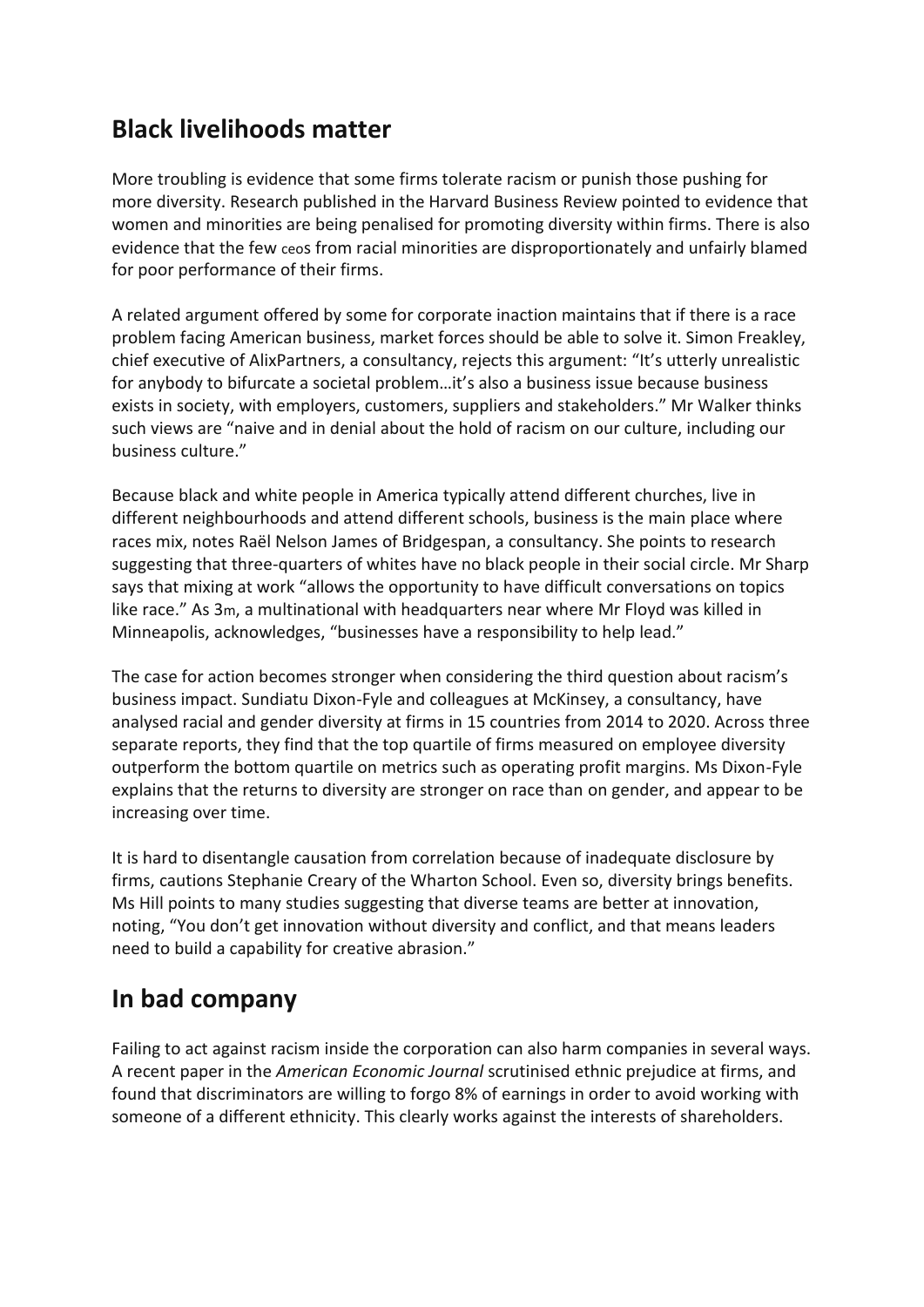There is also a growing reputational risk. The survey by Edelman found that over half of whites expect brands to take a stand on racial justice and over two-thirds of Republicans say a company's response to the recent race protests will determine whether its brand keeps or gains trust. Paul Weiss, an American law firm, faced a backlash last year when it emerged that its new class of partners were all white. Brad Karp, its chairman, responded to the furore by transforming the firm's management of diversity and inclusion, including introduction of artificial intelligence to detect implicit bias among managers doing performance reviews. "It's not about money but mentorship and opportunities…the culture must be a welcoming one," he says.

That points to the final question: what should firms do? Start with what they should not do. Bosses should not place faith in race-based quotas. "Affirmative action has not worked in corporate America," declares Michele Meyer-Shipp of kpmg, a consultancy. She says black professionals do not want the scales tipped in their favour because "when they get a seat at the table they will not have the voice or sense of belonging." Firms that have promoted women into the "old boys' club" should not rest on their laurels. Ms Nelson James says that "affirmative action may have missed the mark by helping white women but not measuring the effect on the most marginalised group." A recent study by the Centre for Talent Innovation, a think-tank, found that 29% of blacks felt that white women were the main beneficiaries of corporate-diversity efforts, and only 13% felt these schemes were effective at all.

Bosses also need to avoid the mirage of meritocracy. Ms Hill argues that few firms are true meritocracies, pointing to ample research suggesting that managers tend to trust and empower people similar to themselves. "This is how systemic racism works inside organisations," she says.

That points to the first prescription: firms serious about advancing blacks must focus efforts on race. Ms Vallot argues that because race is difficult to talk about, diversity discussions have "watered down the topic" by including gender and other issues. A headhunter sees a box-ticking mindset undermining progress: "ok, we got a woman, so we are not un-diverse."

Experts recommend creating a diversity strategy specifically for black employees, implementing clear and consistent standards for promotion and securing a firm commitment from the top to overcome bias among middle managers. This has to be "owned by the ceo and made a strategic priority, not hived off to outside consultants or a chief diversity officer," insists Ms Vallot. Microsoft, Intel and Johnson & Johnson have tied executive pay to specific diversity metrics, but this is rare.

That points to the importance of metrics and measurement. Ms Vallot insists firms must have goals and targets (as distinct from legal quotas) broken down by race for attraction and promotion. If those are missed, managers must explain the reasons. Why did promising executives leave the firm? Did they have mentors? Mauricio Gutierrez, boss of nrg Energy, says his firm is studying pay equity and notes that most hiring managers require four-year or advanced degrees even though most jobs require technical skills not taught in those degree programmes. Because many talented minority applicants cannot afford such degrees, he wants to end such blanket requirements.